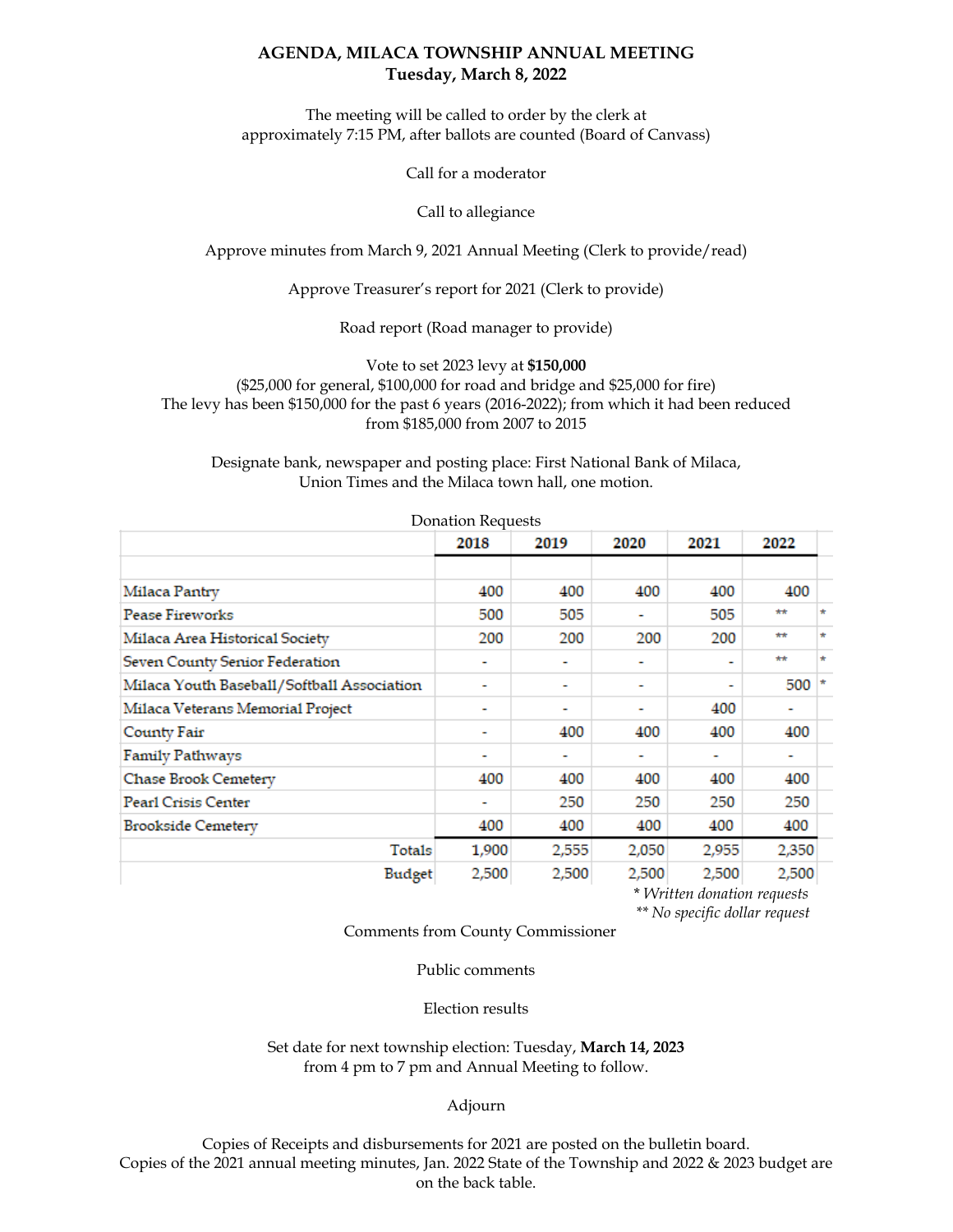## **STATE OF THE TOWNSHIP, JANUARY 2022, MILACA TOWNSHIP**

The year of 2021 was good for Milaca Township with the following items accomplished:

- No significant equipment purchases were made during 2021 however, recent equipment investments served the township's needs well throughout the year
- Continued progress on the township roads was obtained 5,630 cubic yards of gravel was placed in late June/beginning of July 2021
- Have secured gravel needs for 2022
- Received \$74,853.75 of ARPA funds this represents the first distribution; the second half of this will be received in 2022.
- Maintenance of levy at \$150,000 for the  $7<sup>th</sup>$  year in a row with no increase recommended for 2023

The board welcomes the following businesses to the Milaca Township business community:

|                                                                         | Patnode Trucking              | Corrow's Carpet & Vinyl             |  |  |  |
|-------------------------------------------------------------------------|-------------------------------|-------------------------------------|--|--|--|
|                                                                         | <b>Stonehart Granite</b>      | Rockpile Driving Range              |  |  |  |
|                                                                         | Knife River, Milaca           | E-Z Disposal                        |  |  |  |
|                                                                         | <b>Butch Hastings Auto</b>    | Clark Heating                       |  |  |  |
|                                                                         | Shortie's Body shop           | Andy's towing                       |  |  |  |
|                                                                         | Latcham-Lind Lumber           | Northland Auto Sales                |  |  |  |
|                                                                         | G. L. Herges Inc.             | Milaca Unclaimed Freight            |  |  |  |
|                                                                         | Herbst Millwork               | Freyholtz Salvage                   |  |  |  |
|                                                                         | Koch Hardware                 | Berezni Plumbing                    |  |  |  |
|                                                                         | Milaca General Rental         | <b>Frazer Trucking</b>              |  |  |  |
|                                                                         | Ziegler Woodwork & Specialty  | J-B Custom Woodwork                 |  |  |  |
|                                                                         | Jindra's Rental               | SE Hemmerich Tax & Acct Svs CPA LLC |  |  |  |
|                                                                         | Johnson Trucking              | Central Mn. Auto Sales              |  |  |  |
|                                                                         | Farmers in the township       | Creative Ink                        |  |  |  |
|                                                                         | Deb Sahlstrom Birthing Center | Granite Ledge Electrical            |  |  |  |
|                                                                         | Hendy's Repair                | Thorsbakken Repair                  |  |  |  |
|                                                                         | The Flower Pot                | Milaca Iron & Metal                 |  |  |  |
|                                                                         | <b>Riverside Nursery</b>      | VanSickle Trucking                  |  |  |  |
|                                                                         | John's Used Tire Disposal     | Wool Ridge Home Improvements, LLC   |  |  |  |
|                                                                         | Dave's Excavating             | <b>Snap Fitness</b>                 |  |  |  |
|                                                                         | Logan's Excavating            | Stoneyhill Masonry, LLC             |  |  |  |
| And Many Others (please let us know to add you, if you're not listed!!) |                               |                                     |  |  |  |

 The Township elections during March 2021 yielded the following elected officials: Rob Droogsma was elected as Supervisor to serve a 3-year term.

Dave Fransen continues to serve the township as the township's main operator and is doing a fine job.

 The Township's financial health continues to prove strong. Despite a challenging year from many perspectives with COVID-19 running its course, the Township was able to maintain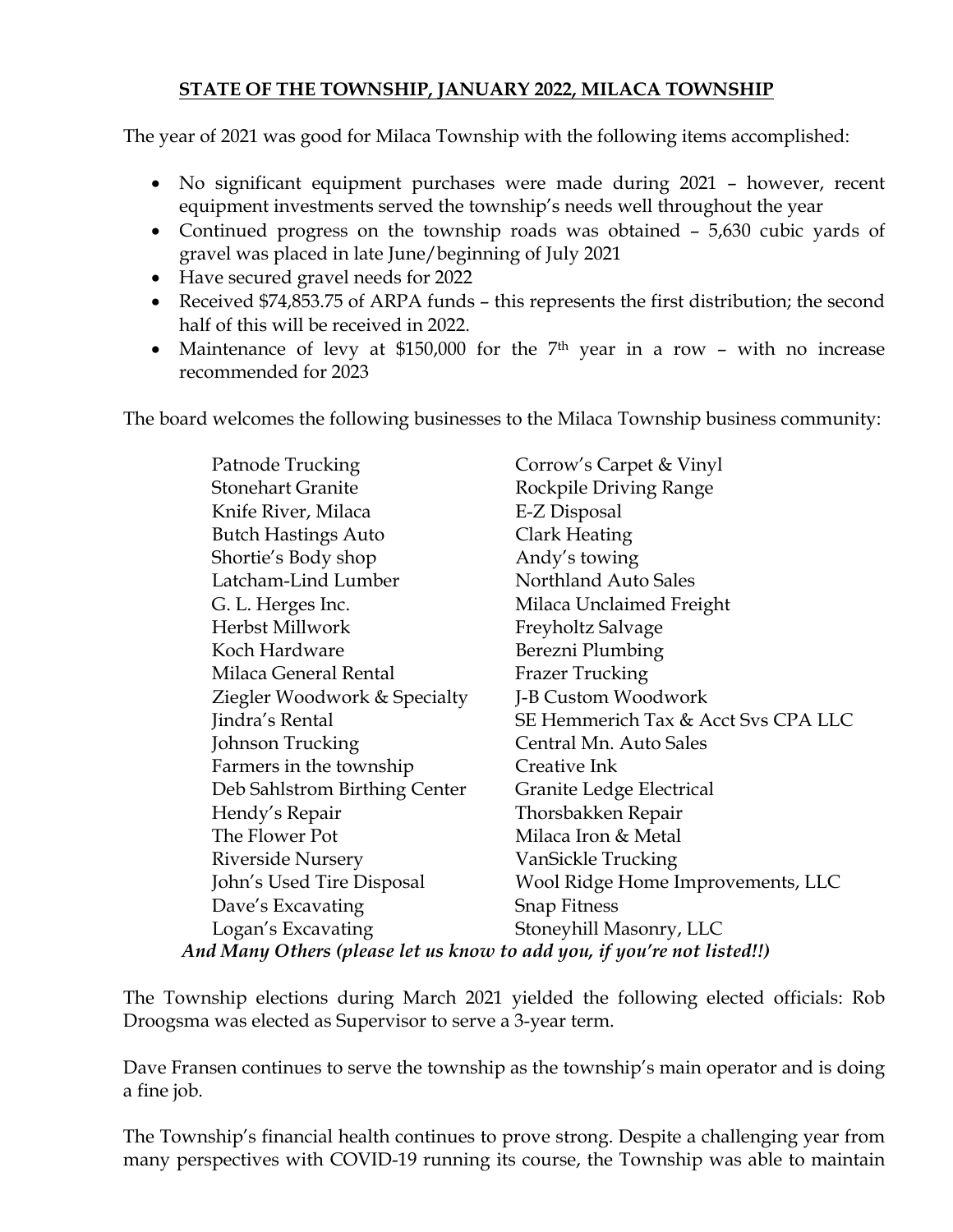its financial health. As noted above, the Board did not pursue any significant equipment purchases during 2021. Over the past couple of years, a tractor, a dump truck and a grader, within the last couple of years. These purchases, had been discussed over the past couple of years, and were expected to take place to ensure efficient, cost-effective, and reliable equipment be maintained for proper road maintenance. Despite the equipment investments the Township has made over the past four years, the township still maintains cash reserves of approximately \$263,000 of cash reserves, that it is carrying into 2022. Keep in mind, this does include approximately \$75,000 of received ARPA funds. It is common and recommended that the Township do maintain approximately one half of a year's operating expenses in reserve (which is be approximately  $\sim$ \$100,000). The Board is working to establish a 1-year, 5-year and 10-year infrastructure/equipment/improvement plan to ensure such reserve dollars are properly managed and repairs & maintenance are handled appropriately.

 Budgeted revenues for 2021 were approximately \$186,800 and actual revenues for 2021 were \$257,626 (this amount includes ARPA financial support of \$74,854; none of these funds were disseminated during 2021); regular revenues were \$182,772 for 2021. Budgeted expenditures for 2021 were approximately \$193,000 and actual expenditures for 2021 were \$163,401. These financial results yielded an addition to cash reserves of approximately \$19,000 (excluding ARPA funds).

 The Township also received an allocation of Federal dollars as a result of the American Rescue Plan Act (passed in March 2021), of \$74,853.75. The state is administering this program and has only released one-half of the total funds. The Township is expecting to receive the second disbursement of \$74,853.75 in August/September 2022. The Treasury has recently (in January 2022) released some additional information and guidance as to how townships and other government entities can use these funds. Such funds are able to be allocated 100% as lost revenue funds, if received funds are less than \$10m (which is the case). This is being considered by the Board. Essentially this will allow the township to use these funds as needed within any fund.

In addition to the levy of \$150,000 for 2023, the estimated income from gas tax is \$23,000, gravel tax is estimated at \$8,000 and agricultural market credit & town aid are estimated to be \$4,200; and other misc. revenues of \$750. Providing for an estimated \$185,950 of revenues to be available for road projects, repairs and general township operations. The market value credit from the state is deducted from the levy so cannot be considered extra income. Budgeted expenditures for 2023 are estimated to be approximately \$214,920. The Board has continued to work diligently to ensure transparency of funds and expenditures and has worked to mitigate increases in assessed taxes.

A public road review will be held in either late April or early May 2022, to be determined at the special meeting, to be held on March 16, 2022 at 6:30pm, a notice will be posted.

The township website is: www.co.mille-lacs.mn.us/milaca\_township

Please "like" us on Facebook!